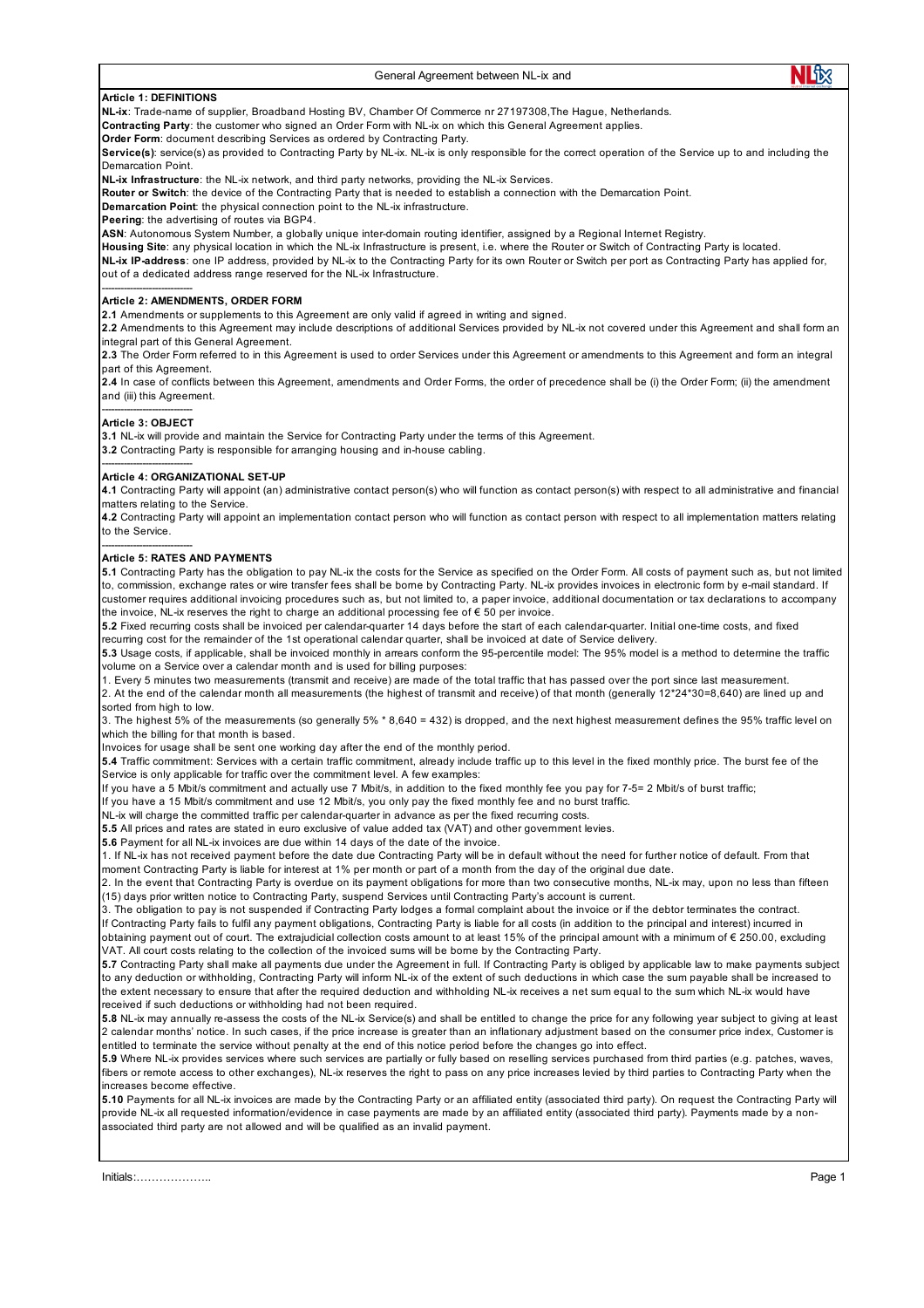# **Article 6. TERM AND TERMINATION**

**6.1** The current version of this Agreement shall come into force on the date Contracting Party signs any Order Form.

Order Forms under this Agreement shall come into force on the date the Service is delivered and shall remain in force until Service provided under the Order Form is terminated in accordance with this article 6.

**6.2** After the initial Service contract duration, as set out on the Order Form, Order Forms under this Agreement can be terminated at any time by any of the parties by means of a written notice to the other party with a notice period of one month.

In that case, the Service contract for that Order Form is terminated 30 days after the date on which the written notice was received.

**6.3** Each of the parties is at any time entitled to terminate the Service contract on the Order Form by means of a written notice to the other party: 1. If the other party, after an appropriate default notice and the lapse of a reasonable term for remedy, is in breach with one or more of its obligations under this Agreement;

2. The other party is dissolved ("ontbonden"), is declared bankrupt or applies for a general suspension of payments ("surséance van betaling"). The obligation of Contracting Party to pay for Services provided up to the moment of such termination remains in force.

**6.4** Any termination is effective only for the future and entails no obligation for the parties to return or refund any benefits received until the moment of termination. Upon termination of this Agreement Contracting Party will immediately return to the NL-ix Operator the NL-ix delivered goods and/or NL-ix IPaddress(es) provided for operational use under this Agreement.

#### ----------------------------- **Article 7. USE AND LIMITATIONS**

**7.1** Contracting Party is entitled to use the Service for its normal business purposes. This Agreement is non-exclusive and non- transferable. Contracting Party is not entitled to assign and/or sub-license any of its rights under this Agreement to any third party without previous written consent of NL-ix.

**7.2** NL-ix is not obliged to make or continue the Service if a valid Order Form is not signed by Contracting Party;

**7.3** Contracting Party guarantees 24 hours per day reachability and shall provide NL-ix with the necessary contact information.

**7.4** NL-ix shall provide all reasonable care to ensure that the Service functions in accordance with the operational and functional specifications as agreed between the parties.

**7.5** Contracting Party is solely responsible that use of the Service does not cause or is likely to cause any damage, or is in any other way harmful to the NL-ix Infrastructure, to NL-ix, to other NL-ix customers, or to the normal operation, availability or functionality of the Service and/or the Housing Site or to the traffic exchanged. Contracting Party agrees to implement any reasonable measures that NL-ix may propose to prevent or repair such damage or harm. NL-ix reserves the right to apply port-security and ACL policy where applicable.

**7.6** NL-ix is entitled to (a) suspend or (b) discontinue the Service, in whole or in part, and/or (c) to require that certain conditions be met before continuation thereof, if:

1. Contracting Party is infringing article 7.5 and Contracting Party has not, after a written warning from NL-ix, implemented adequate measures to prevent or repair such infringement;

2. Such is necessary for NL-ix to comply with a statutory obligation or a judicial decision;

3. Such is necessary in the view of NL-ix for installation or maintenance of hardware, software or infrastructure that is used or otherwise relevant for the NLix Infrastructure;

 $4$ . NL-ix has received a claim as referred to in article 7.7;

5. Contracting Party is in breach of one or more obligations under this Agreement;

6. In the view of NL-ix, the Contracting Party is not reacting or taking any appropriate measures against any internet abuse and spam activities, which are provided via Contracting Parties Service(s) and advertised IP prefixes.

**7.7** Contracting Party will hold NL-ix harmless from any and all damage they might suffer as a result of a claim of a third party that information exchanged on the NL-ix Infrastructure through the Service of Contracting Party would violate Dutch or foreign statutory rules, rules of public order or decency or rights of third parties.

#### ----------------------------- **Article 8. LIABILITY**

**8.1** None of the parties will be liable towards any other party for compensation of indirect or consequential damage, including lost profits and damage consisting of or resulting from loss of data or information.

**8.2** Any liability of NL-ix towards Contracting Party for compensation of damages resulting from NL-ix performance or non-performance of this agreement is at all times limited to the total amount of fees paid by Contracting Party to NL-ix under this agreement over the 12 months, preceding the event that caused such damages.

**8.3** Any liability of Contracting Party towards NL-ix for compensation of material damage to the physical components belonging to the Service resulting from Contracting Party's performance or non-performance of this Agreement is limited to an amount of € 500,000.

## ----------------------------- **Article 9. CONFIDENTIALITY AND PRIVACY**

**9.1** Confidential information may only be used by recipient in connection with its intended purpose under this Agreement. Confidential information may not be disclosed except to those employees or contractors of recipient with a need to know and who agree to hold the information in confidence. All confidential information will remain the property of the discloser. A party receiving confidential information will provide at least the same care to avoid disclosure or unauthorized use of such information as it provides to protect its own confidential information.

**9.2** Confidential information means all information that:

1. Is disclosed between the parties as part of contract initiations or performance, regardless of whether it is marked as confidential; or

2. Enjoys special legal protection under applicable law, particularly knowledge

If information is contained on a data carrier, the confidentiality also extends to the data carrier.

**9.3** Confidential information does not mean any information:

1. That is publicly known;

2. That is generally published or shared with third parties under agreements with technical administration organizations, international organizations (e.g.,

ICANN, RIPE) or generally accepted technical rules and standards, or can be otherwise disclosed under this Agreement;

3. That is known by the receiving party only through its own research and development;

4. For which the disclosing party has waived confidentiality in writing; or

5. That became known to the receiving party in some other manner than the disclosing party, without violating a confidentiality obligation.